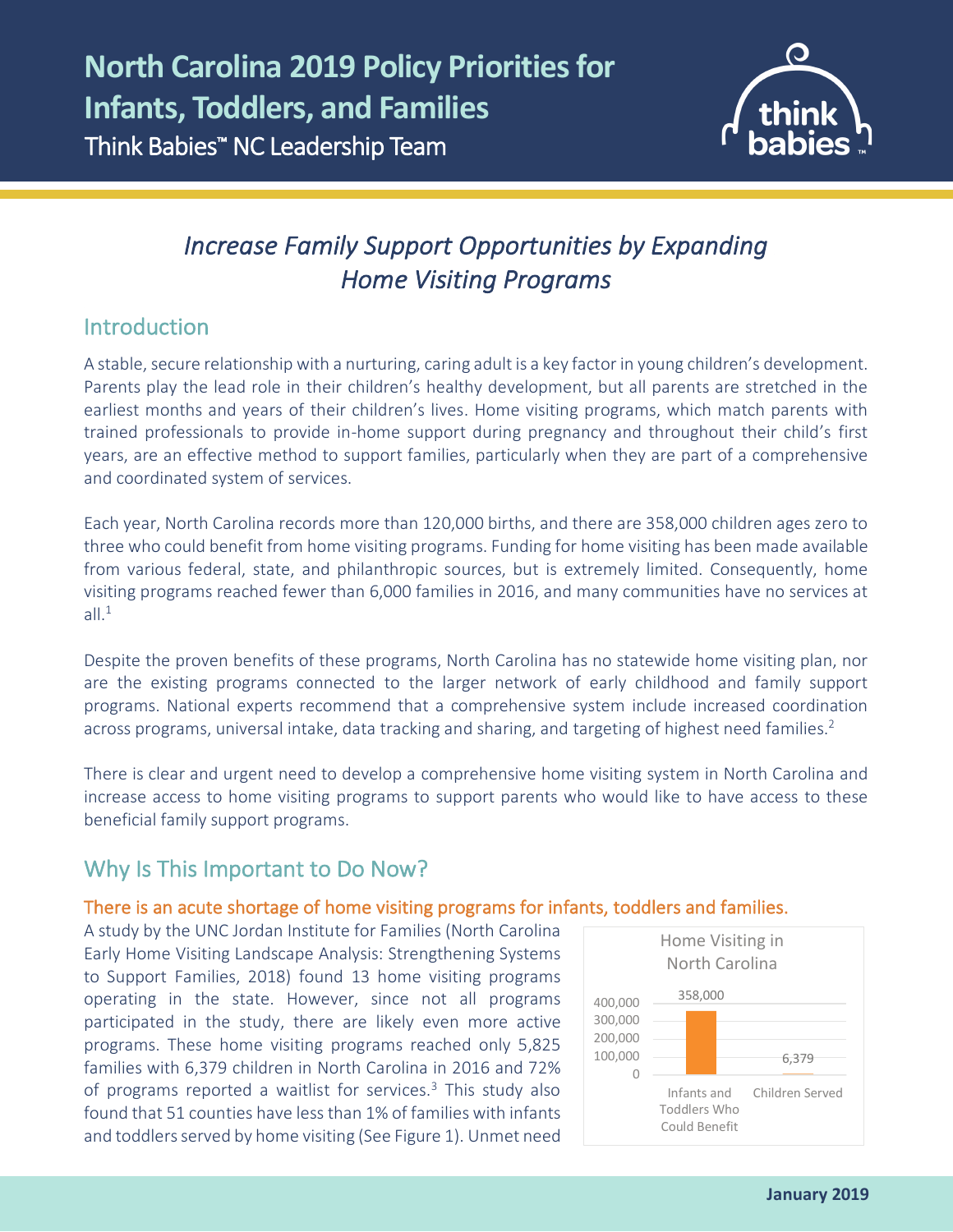was especially high in rural areas of the state and services were inconsistent in urban areas, with some neighborhoods having much higher access to home visiting than other neighborhoods.<sup>4</sup> Eleven counties had no home visiting programs in 2018, and others only have one or two programs serving a very limited population. Only five counties had more than 10 percent of families served by home visiting programs (See Figures 1 and 2).

### Home visiting strengthens the relationship between parents and children and increases parenting skills and confidence.

Evidence-based home visiting programs benefit all parents and children and show improved long-term outcomes including increased positive parenting, more responsive parent interactions, increased parental knowledge of child development, stronger parent-child bonds, and fewer negative and stress reactions.5

#### Home visiting improves parent and child health outcomes.

Home visiting has been shown to improve prenatal health and birth outcomes, increase breastfeeding, and lower maternal depression and stress. These health outcomes are particularly important in North Carolina where 22,076 women have inadequate prenatal care. $6$  Home visiting also impacts child health outcomes by increasing immunization rates, decreasing child emergency room visits, and decreasing rates of abuse and neglect.<sup>7</sup>

#### Quality home visiting programs can increase children's school readiness.

Home visiting provides a complementary approach to formal child care and preschool programs, which are also in scarce supply in North Carolina. Studies of home visiting programs

#### A Snapshot of Home Visiting Programs in North Carolina

*There are several different types of home visiting programs in North Carolina, including Parents as Teachers, Nurse-Family Partnership, Child First, Family Connects, and Early Head Start-Home Based services.14 These voluntary programs tailor services to meet the needs of individual families and offer information, guidance, and support directly in the home environments.* 

*Each model varies in length, eligibility, and goals.*

*Home visiting programs are funded by a variety of sources, including federal funding from the Maternal, Infant, and Early Childhood Home Visiting Program (MIECHV), state general fund allocations through Smart Start and the Division of Public Health, Medicaid and insurance billable services, local government funding, and philanthropy from state and local foundations.15*

have shown positive impacts on indicators related to cognitive development and behavior,<sup>8</sup> including higher IQs and language scores,<sup>9</sup> higher grade point averages and achievement scores at age nine,<sup>10</sup> and higher graduation rates from high school. $11$ 

#### Home visiting is a worthwhile investment for North Carolina.

Investing in the first years of life has a lasting impact. Between \$1.80 and \$5.70 is saved for each dollar invested in evidence-based home visiting.<sup>12</sup> The positive benefits of home visiting are a proven investment, providing considerable cost savings for states on costly social problems later in life, such as child abuse, poor academic performance, unemployment, poverty, and crime.<sup>13</sup>

• • •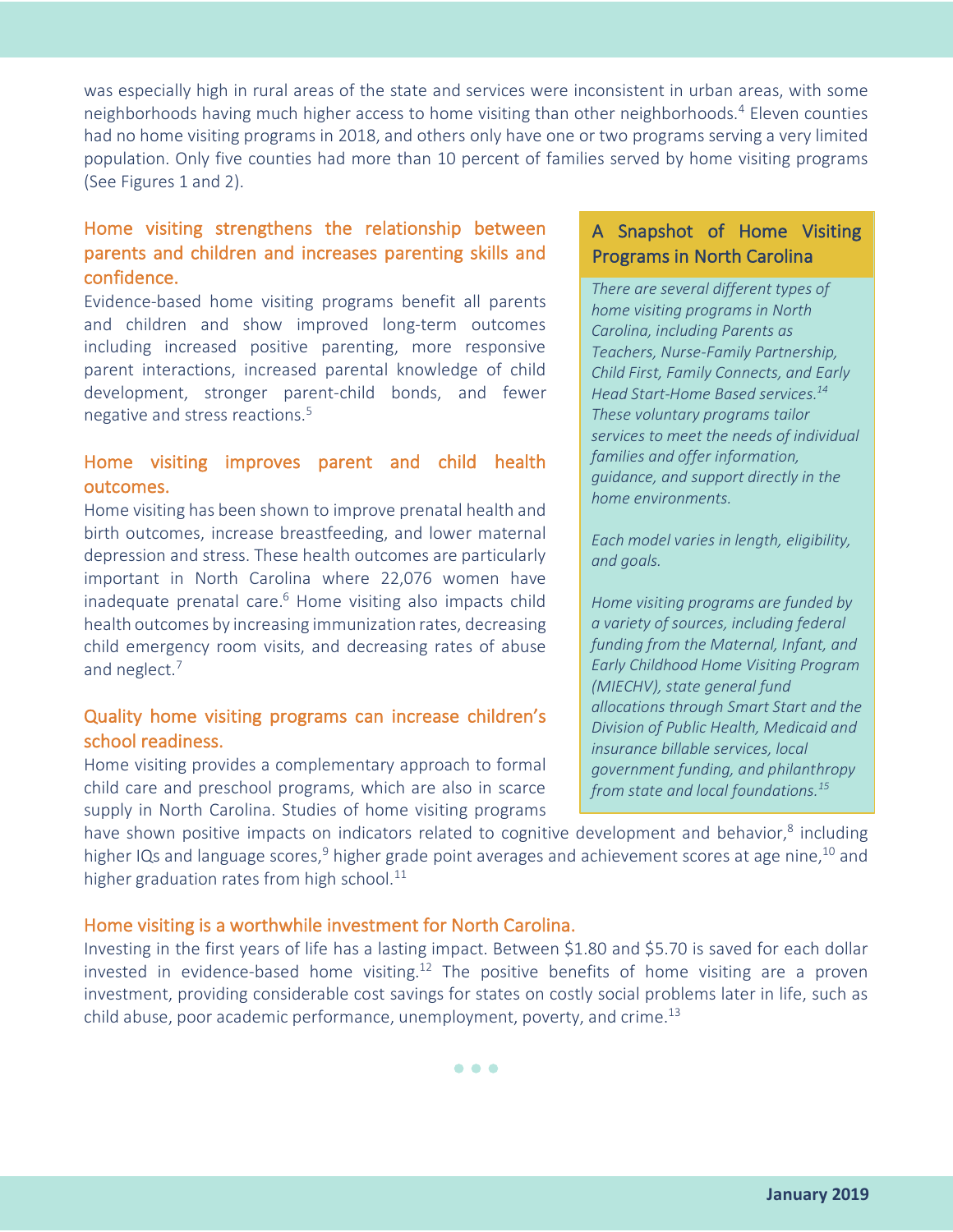



*Map created by UNC Jordan Institute for Families, 2018*





*Map created by the North Carolina Division of Public Health, 2018*